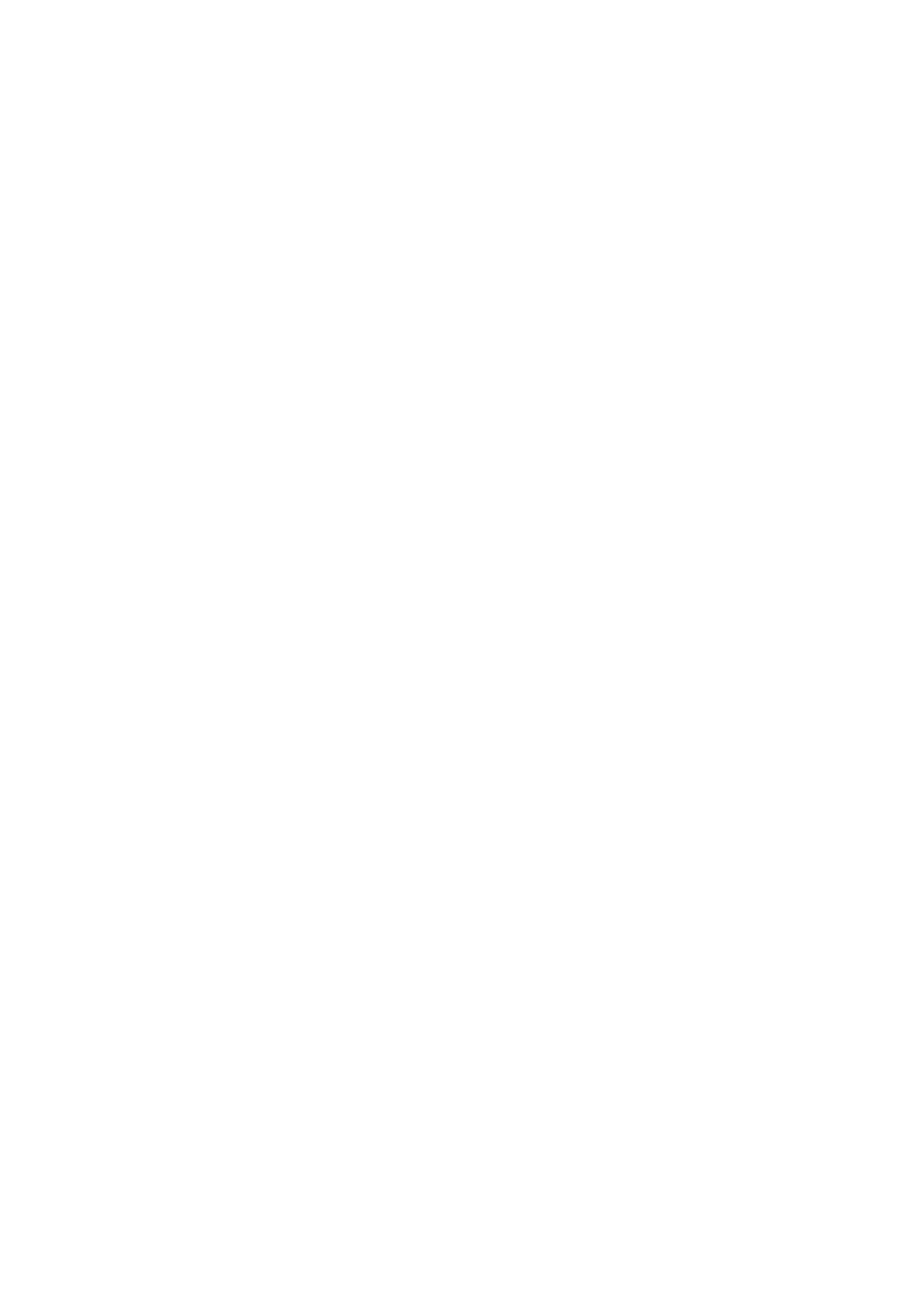## **Train-the-trainer programme**

# **Monitoring performance and assessing the impact of the Portuguese Youth Guarantee scheme**

**Lisbon, 24 – 25 February 2016**

ENHANCING CAPABILITIES OF PRACTITIONERS TO DESIGN, IMPLEMENT AND MONITOR YOUTH EMPLOYMENT POLICIES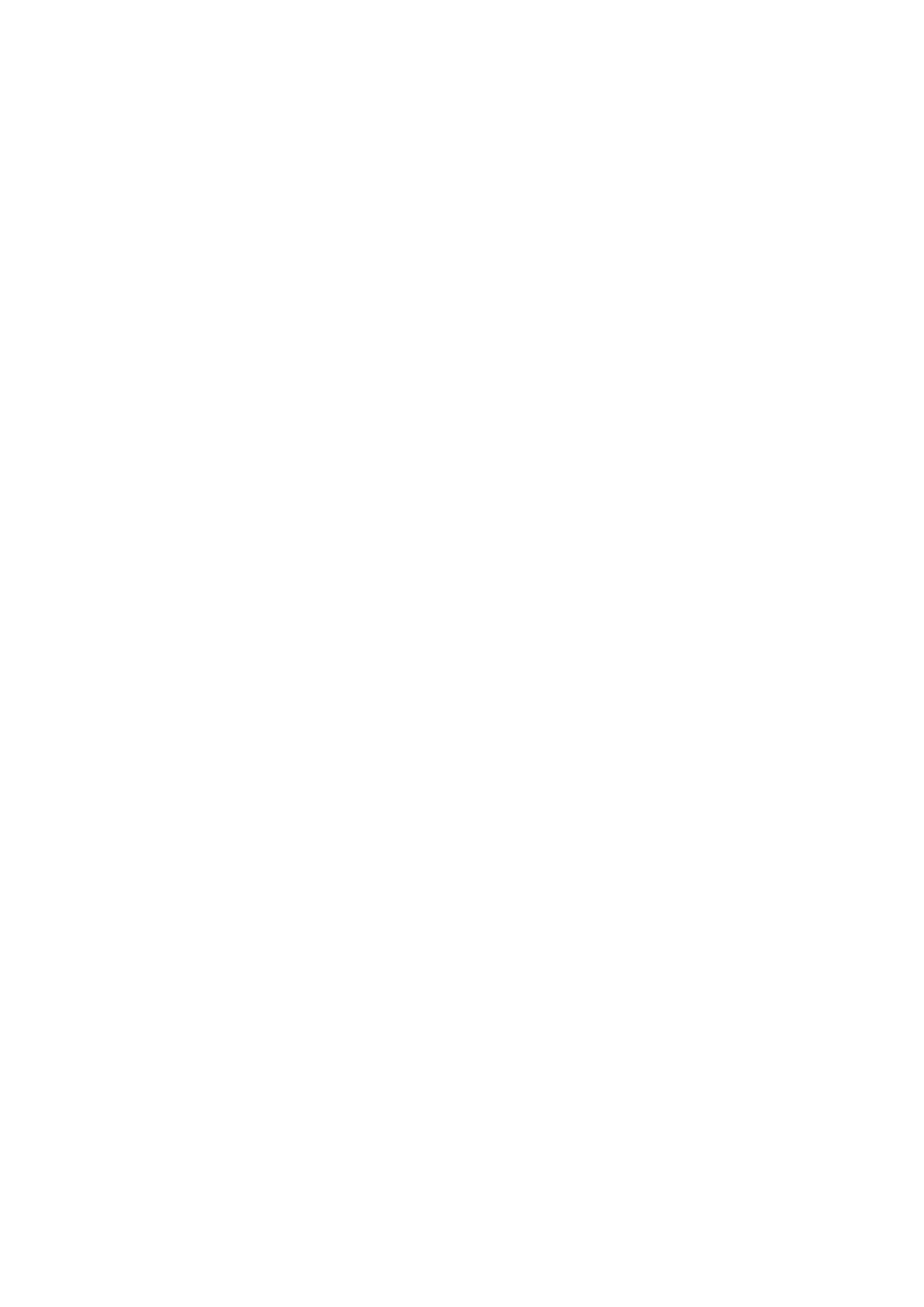

### BACKGROUND

1 EU Council Recommendation, 26 April 2013, C120/1

In December 2012, the European Commission tabled a proposal for the introduction of youth guarantees to be implemented by member States. The European Council approved this proposal in April 2013.<sup>1</sup>

At the end of December 2013, the government of Portugal submitted a Youth Guarantee Implementation Plan to the European Commission. This Plan included interventions to: (i) reduce the risk of early school leaving; (ii) strengthen career guidance services; (iii) expand vocational training, internship and traineeship opportunities; (iv) enhance geographical mobility; and (v) create employment opportunities for youth. The implementation of this Plan is entrusted to a network of partner organizations, coordinated by the *Instituto do Emprego e Formação Profissional* (IEFP).

In 2014 the Labour Office (ILO) supported the national Youth Guarantee (YG) coordination team in the development of a monitoring and evaluation framework to measure the results achieved during implementation. The monitoring framework was adjusted in spring 2015 to take account of the new *Indicator Framework for Monitoring the Youth Guarantee*.

Against this backdrop, the International Labour Office − within the EU-funded Action *Enhancing capabilities of practitioners to design, implement and monitor youth employment policies −* has been called to support the YG coordination team to consolidate the knowledge of implementing partners on the key features of the monitoring framework; review the results achieved; adjust the design and delivery of interventions; and provide information and lessons learnt for future policy design.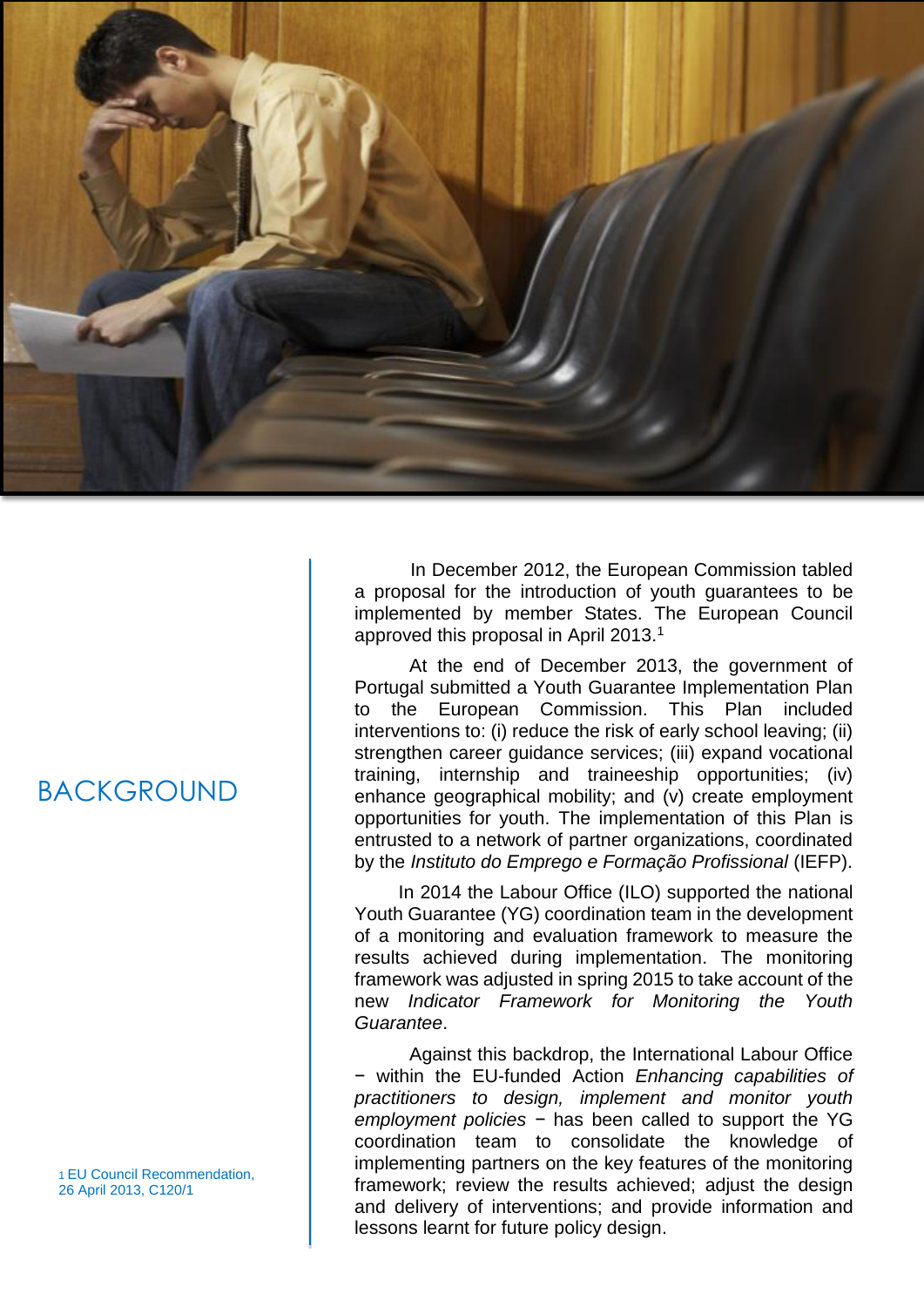

The objectives of workshop are to:

- i) Familiarize implementing partners with the new features of the monitoring and evaluation framework of Youth Guarantee schemes;
- ii) Review monitoring data on the performance of the interventions implemented under the Youth Guarantee scheme;

The workshop will be structured around two parts:

- *Indicator Framework for monitoring the Portuguese Youth Guarantee scheme*: This part of the workshop will focus on the application of the (new) set of indicators established at the EU level to monitor the performance of the Youth Guarantee. The training sessions will include aspects relating to definition of entry/exit into the Youth Guarantee scheme and services to be provided during the preparatory phase.
- *Review of performance monitoring data*: The training sessions will focus on the performance of the Youth Guarantee scheme as a whole and of specific interventions. The analysis of results will serve to improve programme and service delivery and to design support pathways for detached youth.

### **OBJECTIVES** OF THE PROGRAMME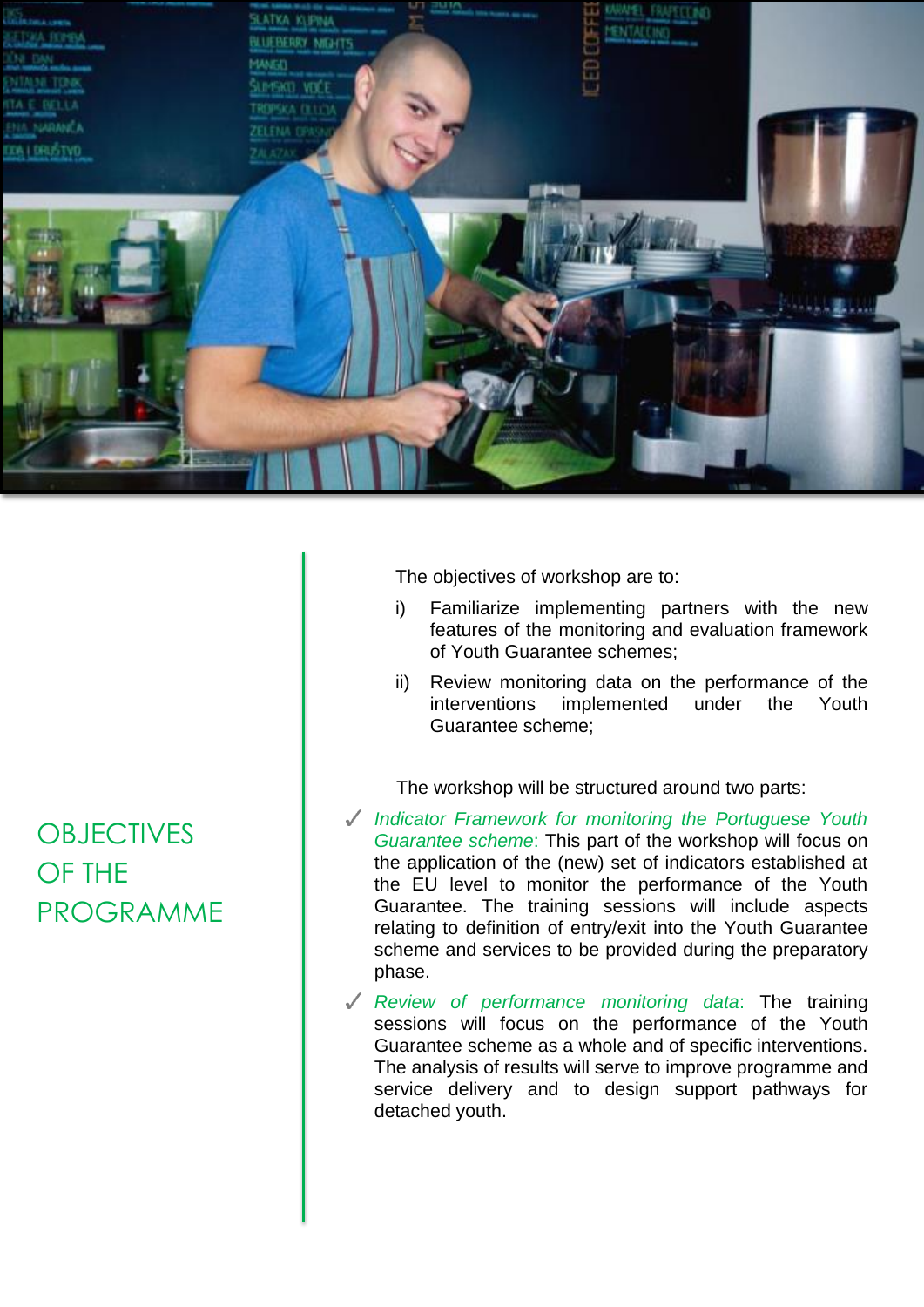

### METHODOLOGY

The workshop will use a participatory approach that will allow for the exchange of information, knowledge and experience among participants and between participants and facilitators. It will be delivered through a combination of presentations, discussions and group activities with a view to creating a conducive learning environment.

The workshop is designed for senior staff of the organizations and entities involved in the implementation of the Youth Guarantee scheme and in the training of staff who is engaged in day-to-day operations ion the ground. The profile of workshop's participants includes technical competencies in the broad areas of the Youth Guarantee scheme (early intervention and activation; education and training; counselling and guidance; employment, internship and traineeship opportunities), in monitoring and evaluation systems and training methodologies.

### PARTICIPANTS' PROFILE

### **VALIDATION**

Validation of the training workshop will be done on a daily basis, through continuous feedback between the facilitators and the participants. At the end of the workshop, participants will be asked to validate both the facilitation and organizational aspects of the workshop.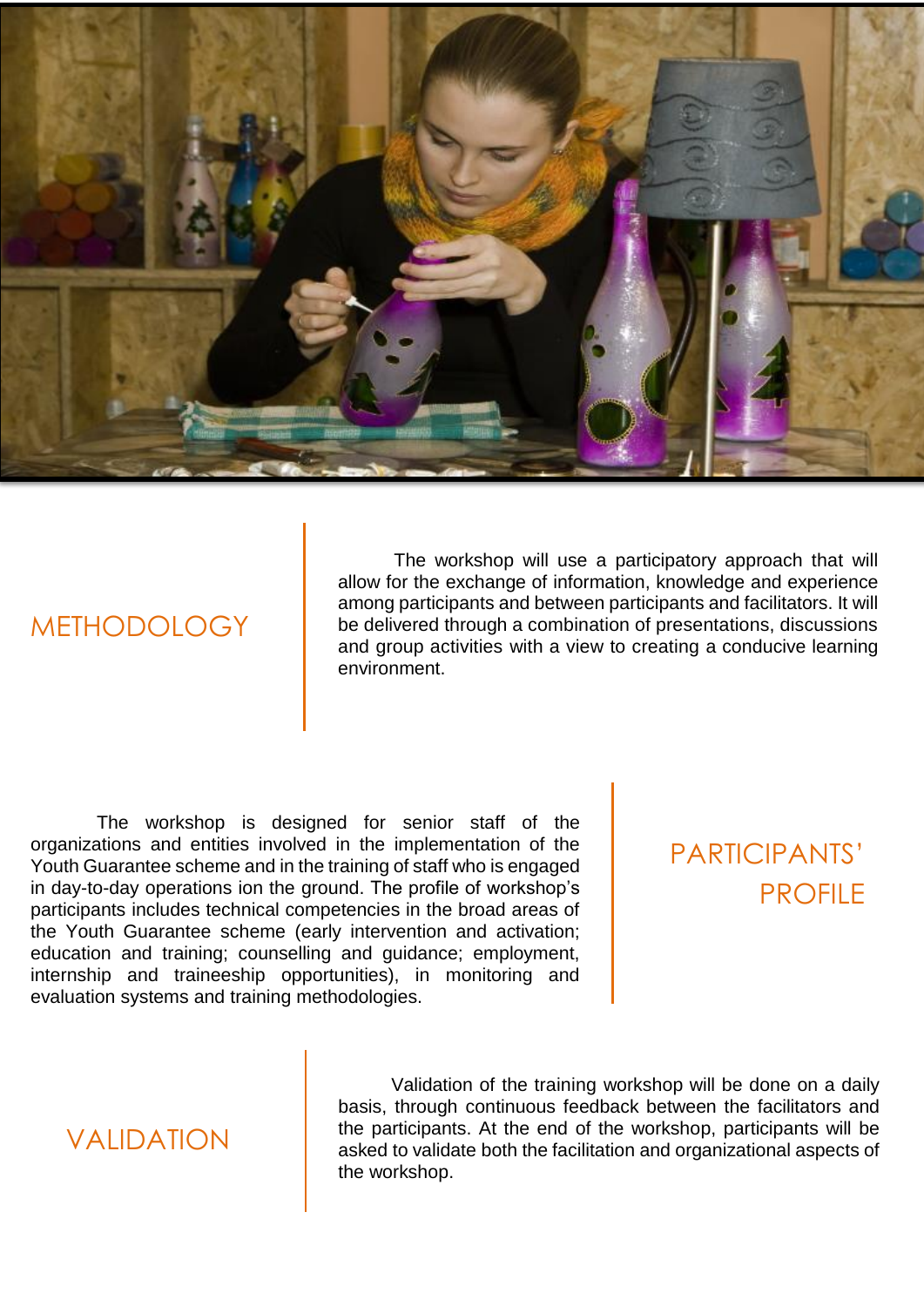### TIMETABLE

#### MONITORING PERFORMANCE AND ASSESSING THE IMPACT OF THE PORTUGUESE YOUTH GUARANTEE SCHEME

Venue: IEFP, – Rua de Xabregas Languages: English and Portuguese

| <b>TIME</b>         | Day 1                                                                      | Day 2                                                                                             |
|---------------------|----------------------------------------------------------------------------|---------------------------------------------------------------------------------------------------|
| 09.00-10.00         | <b>S1: Opening</b><br>Opening remarks                                      | S4 Performance of individual interventions<br>Group discussion: taking corrective action          |
|                     | S2: Indicator Framework for Monitoring the YG: Key changes<br>Presentation |                                                                                                   |
| 10.00-11.00         | S2: Indicator Framework for Monitoring the YG: Key changes                 | S4 Performance of individual interventions(cont.ed)                                               |
|                     | Group discussion                                                           | Group discussion: taking corrective action                                                        |
| <b>COFFEE BREAK</b> |                                                                            |                                                                                                   |
| 11.30-13.00         | S3: Aggregate performance data<br>Presentation                             | S4 Performance of individual interventions (con.ed)<br>Group discussion: taking corrective action |
|                     | Group discussion                                                           | <b>Closing remarks</b>                                                                            |